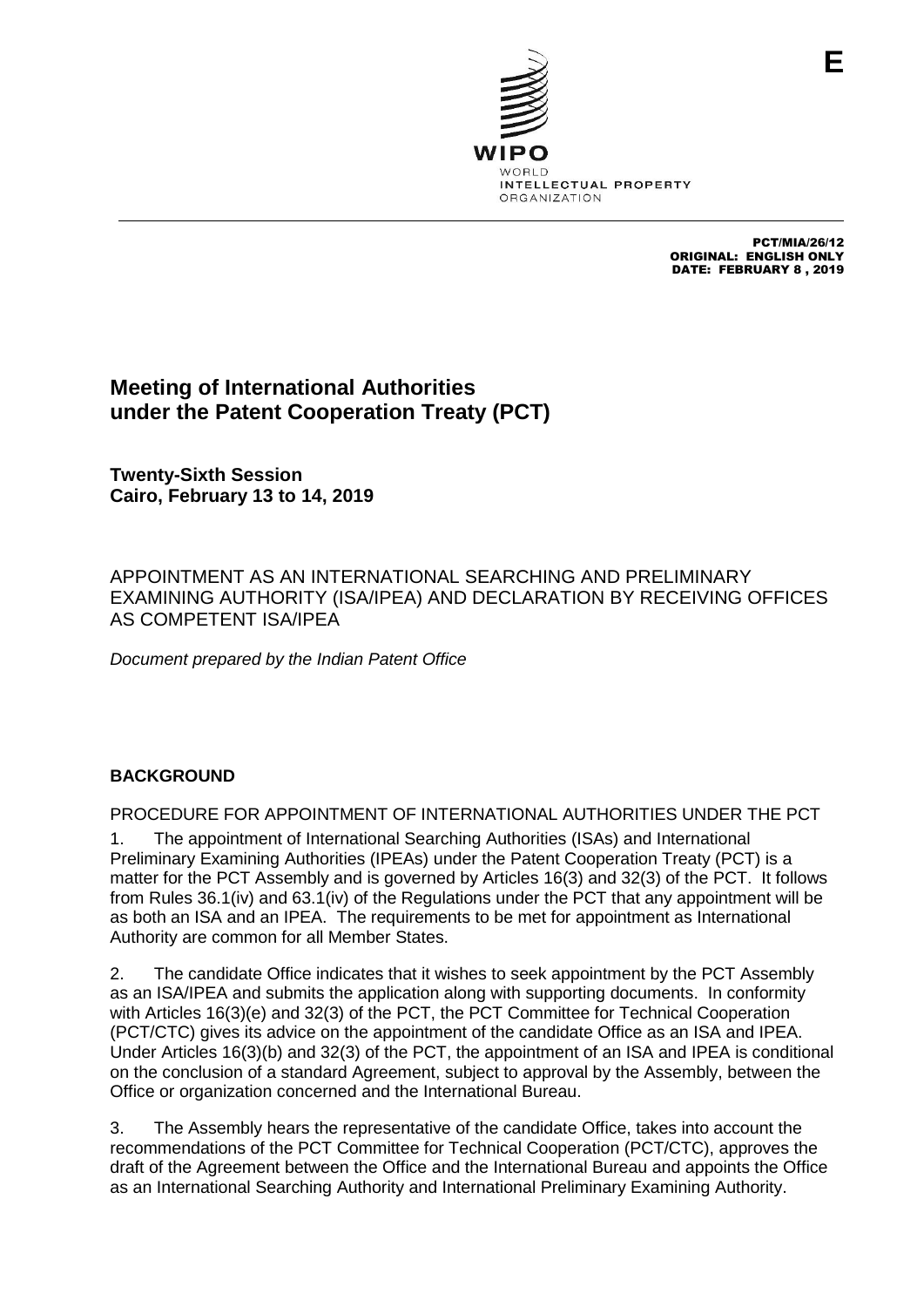## AGREEMENT WITH THE INTERNATIONAL BUREAU AND DECLARATION AS COMPETENT ISA/IPEA BY RECEIVING OFFICES

4. As per Rule 19 of the Regulations under the PCT, the international application can be filed:

- with the national Offices of or acting for the Contracting State of which the applicant is a resident or a national, or
- irrespective of the Contracting State of which the applicant is a resident or national, with the International Bureau.

5. Thus, each receiving Office (RO) specifies the International Searching and Preliminary Examining Authorities competent for the search and examination of international applications filed with such Office. This is applicable to the international applications filed with the International Bureau as RO by its nationals/residents. This is based on the Agreement by each International Authority with the International Bureau wherein the Authority too states which of the Contracting States for which it will act. Thus the applicant can choose only those ISAs and IPEAs that are declared competent by the receiving Offices of the country of the applicant's nationality/residence.

6. Annex A of the Agreement between an International Authority and WIPO states:

"Where a receiving Office specifies the International Authority under Articles 3(1) and (2) [competent ISA and IPEA], the International Authority shall become competent for international applications filed at that receiving Office from a date to be agreed by the receiving Office and International Authority and to be notified to the International Bureau."

7. Thus even when an International Authority is ready to act as ISA/IPEA for applications filed by the nationals/residents of other Member States, the applicants can choose the International Authority only if the receiving Office of such Member State has declared the International Authority as competent for its applicants.

## **PROPOSAL**

8. According to the existing mechanism, once the PCT Assembly appoints an Office as an International Authority, practically the applicants who are nationals/residents of any of the Member States of the PCT are not able to choose the Authority as ISA or IPEA for their International Applications. The step of "declaring as competent ISA/IPEA" by the receiving Offices of each Member State adds a further step of bilateral recognition by each of the Member States. This has an overriding effect on the recognition/appointment already secured following the due process in which all Member States were already part of the decision-making.

9. In today's world, research and production are widely spread across many countries involving a great level of collaboration among countries. The businesses are also transnational with multiple partners for research, production, marketing etc. The need for patenting and the choice of Authority are decided by the applicants based on various factors. In case of multiple applicants from different countries, the applicants have more choice since selection of an ISA/IPEA is possible if at least one of the applicants is eligible to choose the Office as ISA/IPEA. Such a choice is not uniformly available to all applicants and there exists a need to shape the rules for the changing world.

10. In view of the above, the Indian Patent Office proposes that all Authorities may consider changes in the existing mechanism so that the International Authorities may act for all the States and the step of declaration as competent ISA/IPEA by the receiving Offices of each of the Member States of the PCT could be ultimately done away with so that the applicants who are nationals/residents of any of the Member States of the PCT may choose any of the